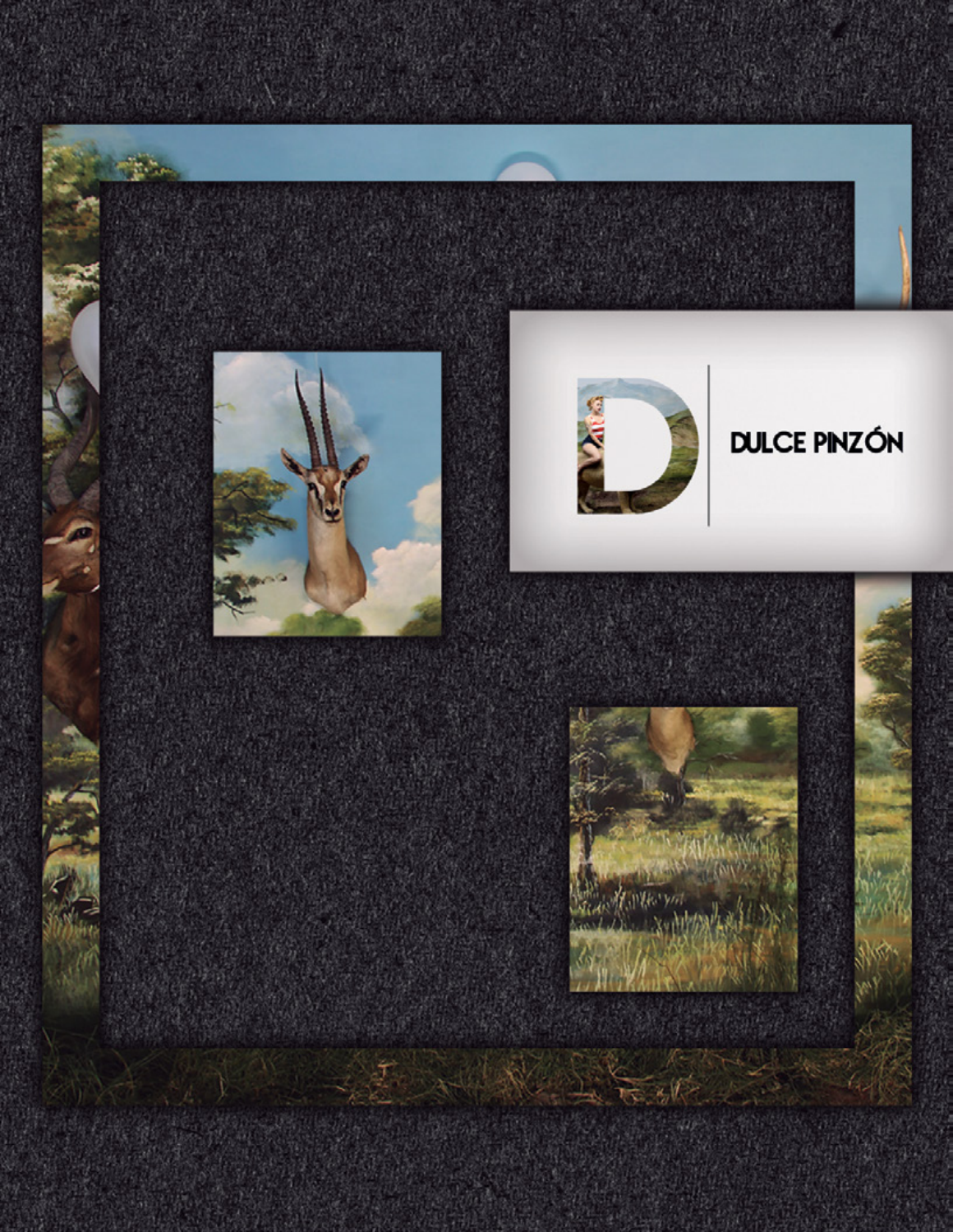## *Dulce Pinzón*

**BIO:**

La obra de Dulce Pinzón se inserta en una línea de la fotografía que gusta construir la imagen. Nocaptura con su cámara lo que está en la realidad,sino que "inventa" una nueva realidad. Para elloPinzón echa mano de referentes de la alta cultura o de la cultura popular. La cita es importante,puede citar ala pintura, el dibujo,los diagramas del arte conceptual,la publicidad, el cine e inclusivea otras fotografías.

Dulce Pinzón utiliza la fotografía no como fórmula que repite, sino como un recurso que utiliza de manera creativa y cambiante, pero siempre representando "su" realidad y los temas que le interesan o preocupan con un evidente compromiso político,fuerza crítica y la ironía inteligente quela caracterizan.

Dulce se autodefine como "una alma libre que utiliza el arte para inspirar a los demás a ser".

## **Semblanza:**

Dulce Pinzón nació en la Ciudad de México en 1974. Estudió Ciencias de la Comunicación en La Universidad de Las Américas en la ciudad de Puebla y Fotografía en La Universidad de Indiana en Pennsylvania. En 1995 se mudó a Nueva York en donde estudió en el International Center of Photography.

Sus fotografías han sido exhibidas, publicado y coleccionado internacionalmente. En el 2001 sus fotos fueron usadas para la portada de la edición en español del libro de Howard Zinn "A People's History of the United States". En el 2002 Dulce obtuvo la beca Jóvenes Creadores, en el 2004 obtuvo el primer premio en la categoría bidimensional en el IV encuentro de arte contemporáneo de Puebla, en el 2006 obtuvo el primer premio que otorga el público en la XII Bienal de Fotografía del Centro de la Imágen y fue becaria en este mismo año de New York Foundation for The Arts y en 2008 de la Fundación Ford.

Ha obtenido premios como Gaea Foundation/Sea Change Residencies Award en el 2010 y el Premio de adquisición Perrier de Zona Maco 2011. En el 2012 obtuvo Mención de Honor en la edición X de la Bienal FEMSA e invitada a participar representando a México en el renombrado Festival'Les Rencontres D'Arles Photographie' en Francia por la cual obtuvo la nominación para el prestigioso premio de fotografía: Prix Pictet; en ese mismo año su libro "La verdadera Historia de Los Superhéroes" fue publicado por Editorial RM con apoyo de Coinversiones Culturales del FONCA en tres idiomas: Español, Inglés y Francés.

Dulce es actualmente Miembro del Sistema Nacional de Creadores de Arte del FONCA. Trabaja y vive entre México y Nueva York.

## **ENGLISH**

Dulce Pinzón was born in Mexico City in 1974. She studied Mass Media Communications at the Universidad de Las Americas in Puebla Mexico and Photography at Indiana University in Pennsylvania. In 1995 she moved to New York where she studied at The International Center of Photography.

Her work has been published and collected internationally. In 2001 her photos were used for the cover of a publication of Howard Zinn's book "A People's History of the United States". In 2002 Dulce won the prestigious Jovenes Creadores/FONCA grant in Mexico for her work. In 2006 she won an Honorific Mention in the Santa Fe project competition and she won the 12th edition of the Mexican Biennial of El Centro de La Imagen. Dulce was a 2006 fellow in Photography from the New York Foundation for the Arts and a 2007 for the Bronx Museum program Artist in the Market Place and a Ford Foundation grantee in 2008.